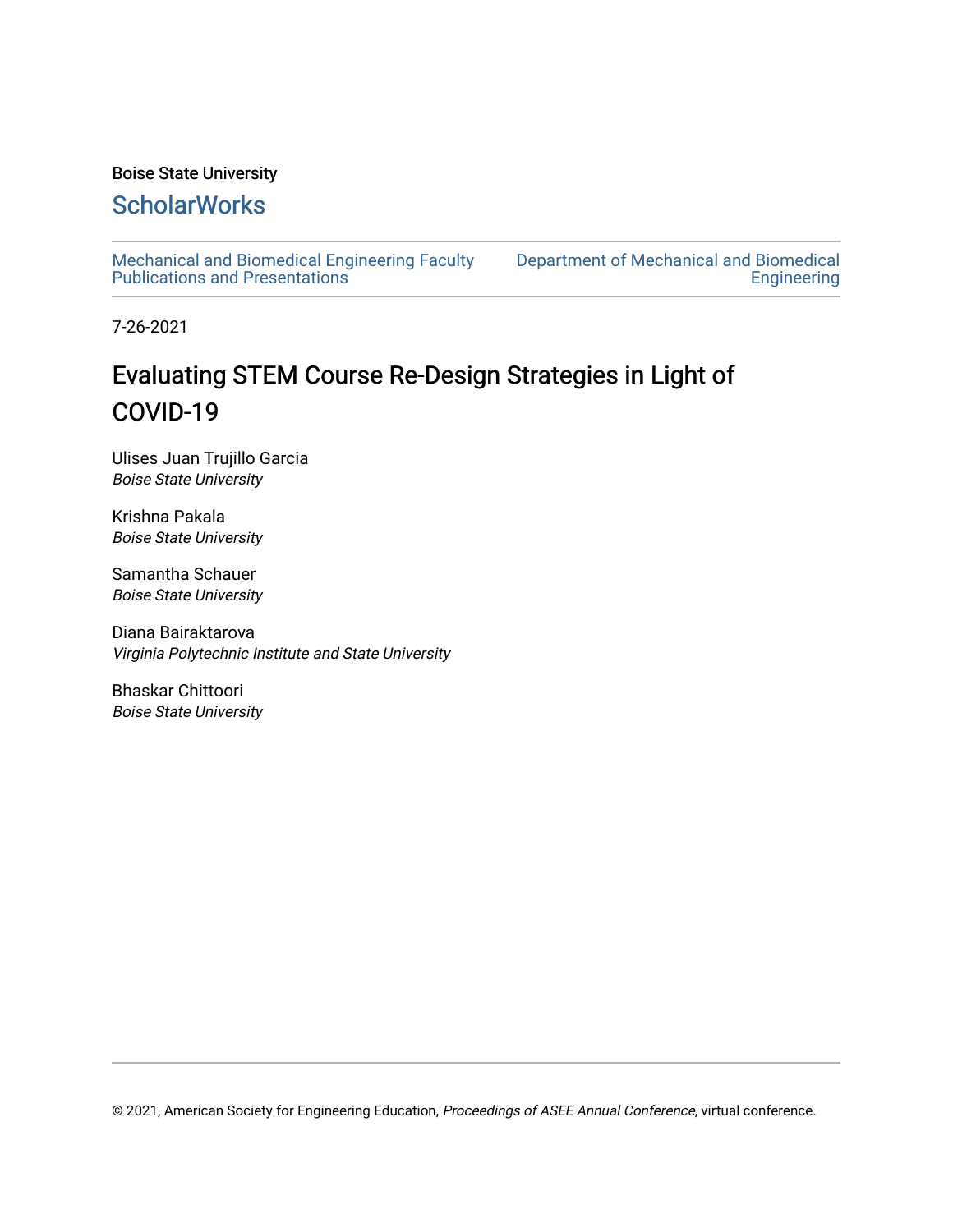# **2021 ASEE ANNUAL CONFERENCE**

Virtual Meeting | July 26-29, 2021 | Pacific Daylight Time

# Evaluating STEM Course Re-Design Strategies in Light of COVID-19

Paper ID #33186

**SASEE** 

#### Ulises Juan Trujillo Garcia, Boise State University

Ulises Trujillo Garcia is an undergraduate student at Boise State University, pursuing a bachelor's degree in Civil Engineering. He is actively involved on campus. Currently, he is a McNair Scholar conducting research on historically marginalized students' challenges during the pandemic under Dr. Krishna Pakala's guidance. He is also the Vice-President of the Society of Hispanic Professional Engineers, Financial Officer of Chi Epsilon-The Civil Engineering Honor Society, and Events Fundraising Officer for Organizacion de Estudiantes Latino-Americanos. Among his numerous accomplishments and awards, Ulises was recently elected as a 2021 fellow for the prestigious Station1 Frontiers Fellowship (SFF). He plans to earn an MS in Structural Engineering to gain further insight into the field of engineering and to be able to teach introductory engineering courses where he can serve students who are at vulnerable points in their degree progression. Subsequently, Ulises wants to pursue a Ph.D. in Engineering Education to help diverse students navigate this challenging field, access resources, and increase their graduation and retention rates.

#### Dr. Krishna Pakala, Boise State University

Krishna Pakala, Ph.D, is an Assistant Professor in the Department of Mechanical and Biomedical Engineering at Boise State University (Boise, Idaho) where he has been since 2012. He is the Faculty in Residence for the Engineering and Innovation Living Learning Community. He is the Director for the Industrial Assessment Center at Boise State University. He served as the inaugural Faculty Associate for Mobile Learning and as the Faculty Associate for Accessibility and Universal Design for Learning. He has a Ph.D. in Mechanical Engineering from the University of Wyoming (Laramie, Wyoming). He has approximately 25 publications/presentations. He is a member of the American Society for Engineering Education (ASEE). He is the recipient of David S. Taylor Service to Students Award and Golden Apple Award from Boise State University. He is also the recipient of ASEE Pacific Northwest Section (PNW) Outstanding Teaching Award, ASEE Mechanical Engineering division's Outstanding New Educator Award and several course design awards. He serves as the campus representative (ASEE) for Boise State University and as the Chair-Elect for the ASEE PNW Section. His academic research interests include innovative teaching and learning strategies, use of emerging technologies, and mobile teaching and learning strategies.

#### Samantha Schauer, Boise State University

Samantha Schauer is a graduate student at Boise State University, pursuing a Master's degree in Mechanical Engineering with a focus in engineering education and preparing students for design based profession. Samantha works as a Graduate Research Assistant under Dr. Krishna Pakala.

#### Dr. Diana Bairaktarova, Virginia Polytechnic Institute and State University

Dr. Diana Bairaktarova is an Assistant Professor in the Department of Engineering Education at Virginia Tech. Through real-world engineering applications, Dr. Bairaktarova's experiential learning research spans from engineering to psychology to learning sciences, as she uncovers how individual performance is influenced by aptitudes, spatial skills, personal interests and direct manipulation of mechanical objects.

#### Prof. Bhaskar Chittoori P.E., Boise State University

Dr. Bhaskar Chittoori received his bachelor's degree from Jawaharlal Nehru Technological University, Kakinada, India in 2002 and master's degree from National Institute of Technology Karnataka, Surathkal, India in 2004. He received his Ph.D. degree in 2008 from the University of Texas at Arlington. After his Ph.D. he worked at Parsons Brinckerhoff, a well renowned civil engineering design firm, in their Dallas office. Dr. Chittoori joined as Assistant Professor in Geotechnical Engineering area of the Civil Engineering Department of Boise State University in the fall of 2013.; His research interests are clay mineral quantification, sustainability assessment, advanced soil testing and interpretation, soil stabilization, soil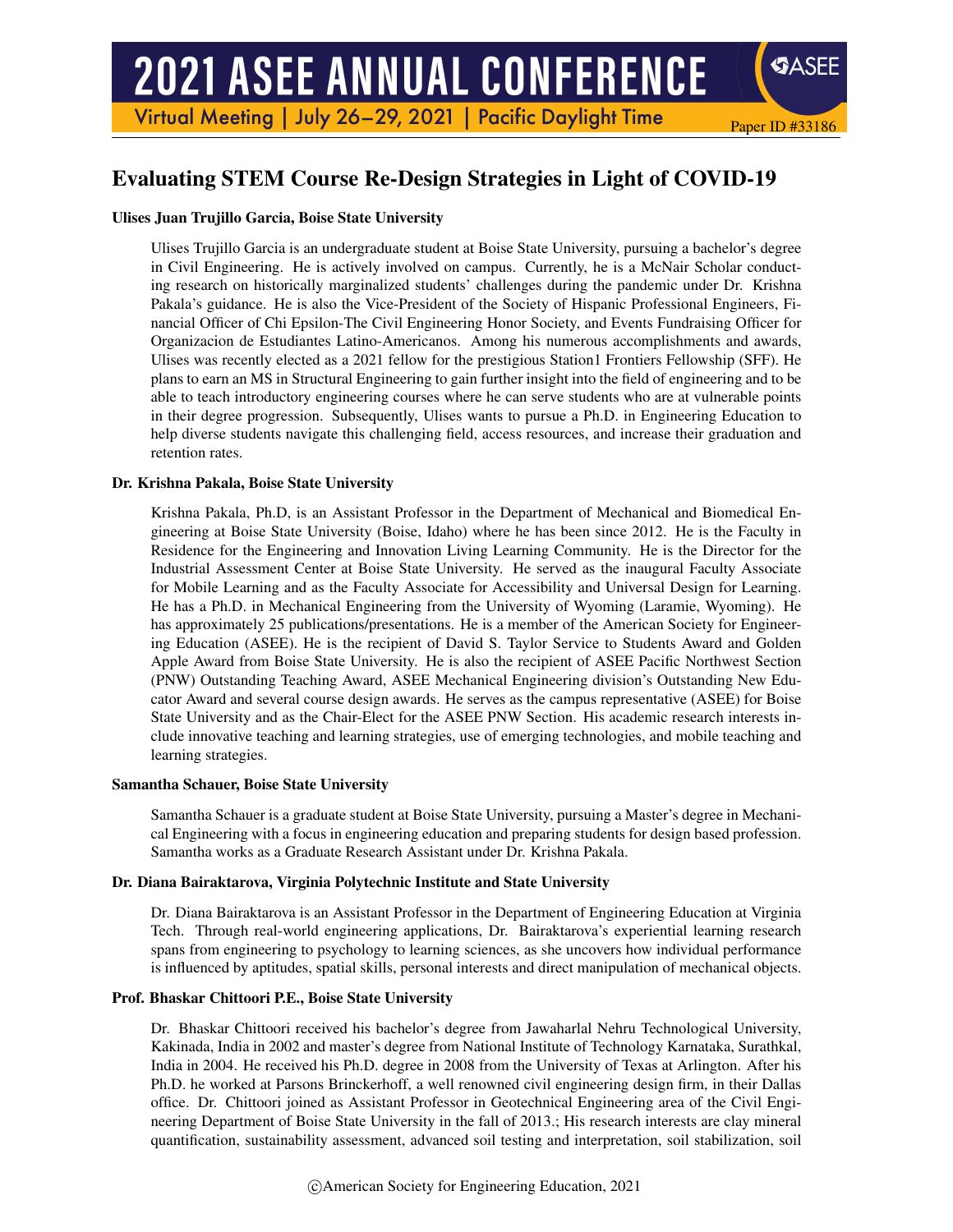# **2021 ASEE ANNUAL CONFERENCE**

Virtual Meeting | July 26-29, 2021 | **Pacific Daylight Time** 

reinforcement, pavement materials characterization along with finite element modeling of soil systems. He has published articles in ASCE Geotechnical Journal, ASTM Soil Testing Journal, Transportation Research Board Records, International Conferences on Soil Mechanic Related Topics, ASCE conferences. He is a member of ASCE sustainability committee, TRB Bridges and Foundation's committee. He is a licensed civil engineer in the state of Texas and a member of Chi Epsilon and Tau Beta Pi honor societies.

Paper ID #33186

**SASEE**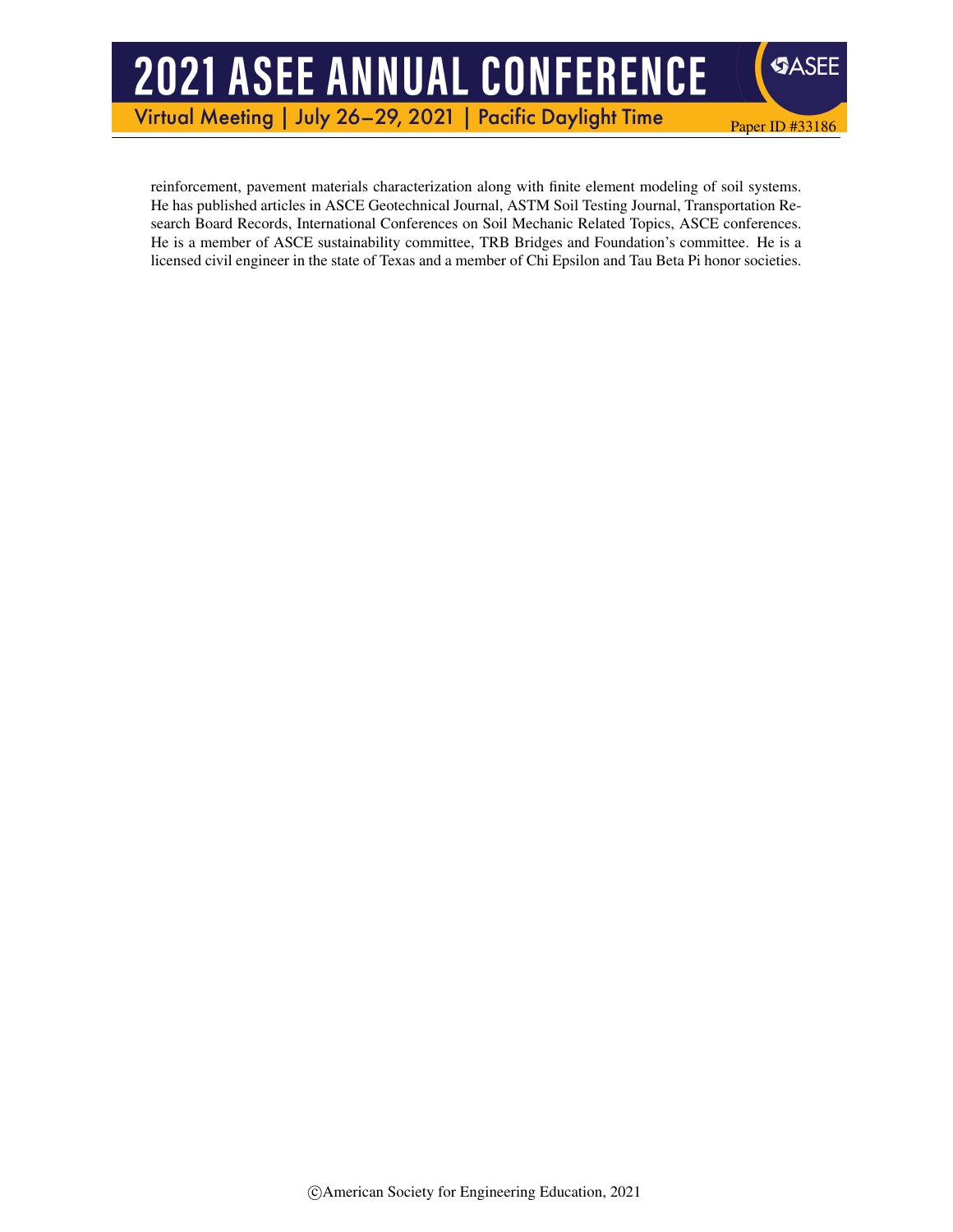# **Evaluating STEM Course Re-Design Strategies in Light of COVID-19**

#### **Abstract**

The COVID-19 pandemic brought on unprecedented challenges to the teaching and learning communities that required faculty to make purposeful changes in their teaching approaches. Many faculty members had to shift rapidly from in-person to online mode of instruction. This study documents perceptions of STEM faculty who made the change to online teaching. It reports on what strategies faculty used to transition to remote/online teaching and how this change impacted student learning. The study results indicated that almost two-thirds of the faculty changed how they evaluated their students. Results also showed that the sudden change to remote learning negatively impacted student learning. Due to reduced engagement in this modality, students seemed to prefer in-person learning over remote learning. The faculty reported being more flexible in assessing student learning by offering open-book quizzes and tests. Some faculty have replaced exams with projects to accommodate students facing pandemic-related uncertainties. A majority of the faculty noted that time constraints made a considerable difference in how they were able to assess their students' learning and that the fast pace of events during the pandemic did not allow for much reflection. Overall, faculty felt that a judicious mix of synchronous and asynchronous teaching methods was most conducive to student success during this time of global disruption.

#### **Introduction**

Society has faced many threats, but none is more significant and complex than the current pandemic due to the novel coronavirus. Among the many economic and social impacts of this pandemic, the impact on education is the most critical as it is the fundamental base to prepare the current generation for the unknown future. COVID-19 has become one of the most significant challenges that the education system has faced before due to the need to transition teaching to a remote environment [1]. At the university level, institutions across the nation closed their doors to students, and some even stopped their research. For example, Boise State University [2] moved all its courses online and put research on hold to mitigate the spread of the virus. The nation's closures forced faculty to pivot their classes to two popular online learning modalities, *synchronous* and *asynchronous* learning, each with its advantages and disadvantages.

In synchronous online learning, faculty and students interact at the same time. In asynchronous online learning, the instructor prepares the material in advance and students can access the material and learn at their convenience. Table 1 shows some main advantages and disadvantages of these two modalities.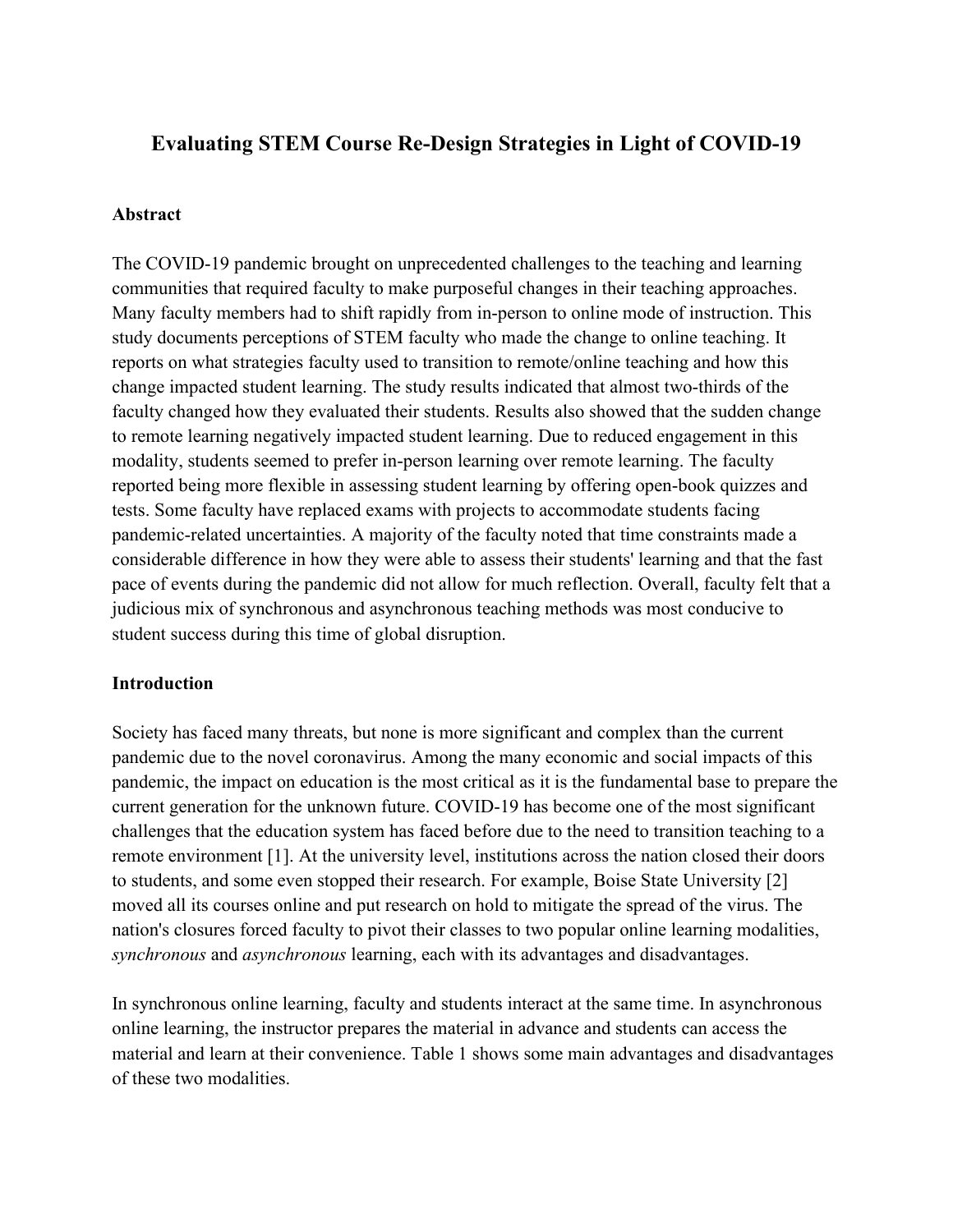|                      | <b>Synchronous</b>                                                                                                                                                                                                                  | <b>Asynchronous</b>                                                                                                                                                                                                                |
|----------------------|-------------------------------------------------------------------------------------------------------------------------------------------------------------------------------------------------------------------------------------|------------------------------------------------------------------------------------------------------------------------------------------------------------------------------------------------------------------------------------|
| <b>Advantages</b>    | Better communication reduces<br>the possibility of<br>misunderstanding<br>More real-time engagement<br>$\bullet$<br>between students and faculty to<br>build a sense of community and<br>avoid feelings of isolation on<br>students | Greater flexibility making it<br>more accessible for students<br>that lack the time or the<br>technology needed<br>More time to understand the<br>$\bullet$<br>material which increases<br>intellectual engagement for<br>students |
| <b>Disadvantages</b> | Some students may not have fast<br>$\bullet$<br>Wi-Fi networks creating<br>difficulties for them to engage<br>Set schedule challenging to<br>$\bullet$<br>follow by students that have<br>demands at work and home                  | Miscommunication and<br>misunderstanding of the<br>material due to no real<br>interaction<br>Students may feel isolated<br>and less happy without the<br>interaction with their peers<br>and professor                             |

#### *Table 1. Synchronous vs Asynchronous: Advantages and Disadvantages*

This table shows some general differences between these two approaches. However, there are several additional variables to consider before determining which of the two systems is better for a specific course. Some of these complex variables are the type of class, the situation, and the student's class standing. In STEM, particularly in the sciences and engineering disciplines, courses are harder to transition to an online platform since most of them have a laboratory component. This hands-on experience is crucial for students' learning and preparation for the workforce. As Feisel and Rosa reported [3], engineers need to be familiar and learn from laboratory practices and not only from lectures in class because labs provide experimental data, answers to questions about nature, and the ability to evaluate the performance of a design. Plus, online learning is not the same as a traditional classroom, as stated by [4]. The interaction between the professor and student is essential for the students learning and is generally difficult to achieve in online courses. Equally important, the situation in which online learning is implemented counts too because there is a difference between emergency remote teaching and online learning.

As established in [5], adequate online learning takes about six to nine months to plan and build for a successful online class. Lastly, each student has different needs and has access to different resources such as a stable internet connection, appropriate technology, and a quiet place to study and join classes. According to [6] in online programs, the differences in students' gender, age, and prior experiences, to mention a few, influence not only the students' choice for a remote class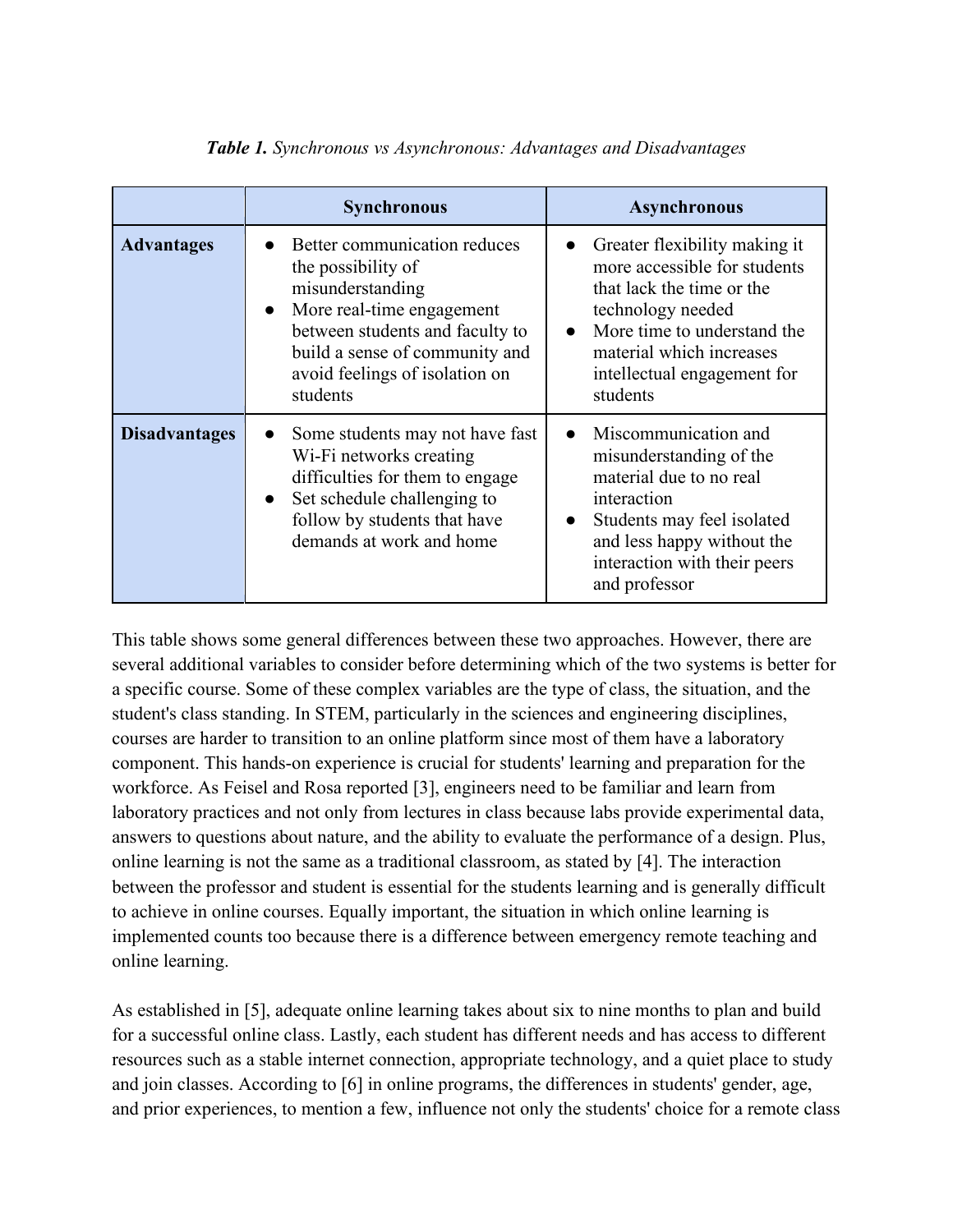but also their success in the course. This is because each student has grown in different environments according to their ethnicity, social status, and prior education, which impacts their knowledge of technology in remote learning environments. As seen, the spectrum is more complicated than it seems, especially now that synchronous and asynchronous learning has gained considerable momentum due to the current unprecedented pandemic. Both learning approaches are effective in their own ways. This paper attempts to evaluate the re-design and rapid transition of STEM courses during times of disruption and the use of synchronous and asynchronous approaches.

## **Methodology**

This study used a mixed-method approach by collecting qualitative and quantitative data using several questions (see appendix). The data collected from the study was anonymous and included faculty participants from different genders, ages, different backgrounds, and various position types. Participants were asked questions designed to reflect on the rapid transition to online learning in STEM courses, which helped answer the following research questions:

- R1: In what ways did faculty readjust course content delivery to sudden changes in the teaching environment?
- R2: What is the impact of sudden changes to content delivery on student learning?
- R3: What assessment methods did faculty use to measure student learning during times of disruption when students experienced a sudden change in the learning environment?

Faculty were asked to answer several questions (see appendix), such as multiple-choice questions, linear scale, multiple selections, and few open-ended questions. One of the openended questions allowed faculty to share their students' end-of-semester course evaluation comments to capture their online learning perceptions. These course evaluations are distributed by the university for all courses each semester. The evaluation period is open for the last two weeks of a semester, closing the night before finals week. Additionally, some professors offered to send these anonymous course evaluations directly to the researchers, which helped enrich this study. The Center for Teaching and Learning at Boise State University sent the questionnaire to STEM faculty that taught a course in Spring 2020 to gather data. Once the data was collected, percentages, bar scales, and themes were selected to translate the results.

### **Results and Discussion**

A total of 86 (out of a total of 313 STEM faculty members) responded to the questionnaire. Of the 16 questions, half of them were targeted towards finding the responses to the three research questions presented in the previous section (R1, R2, R3), and the other half to record the different positions, disciplines, and years of experience from faculty (see appendix). Figure 1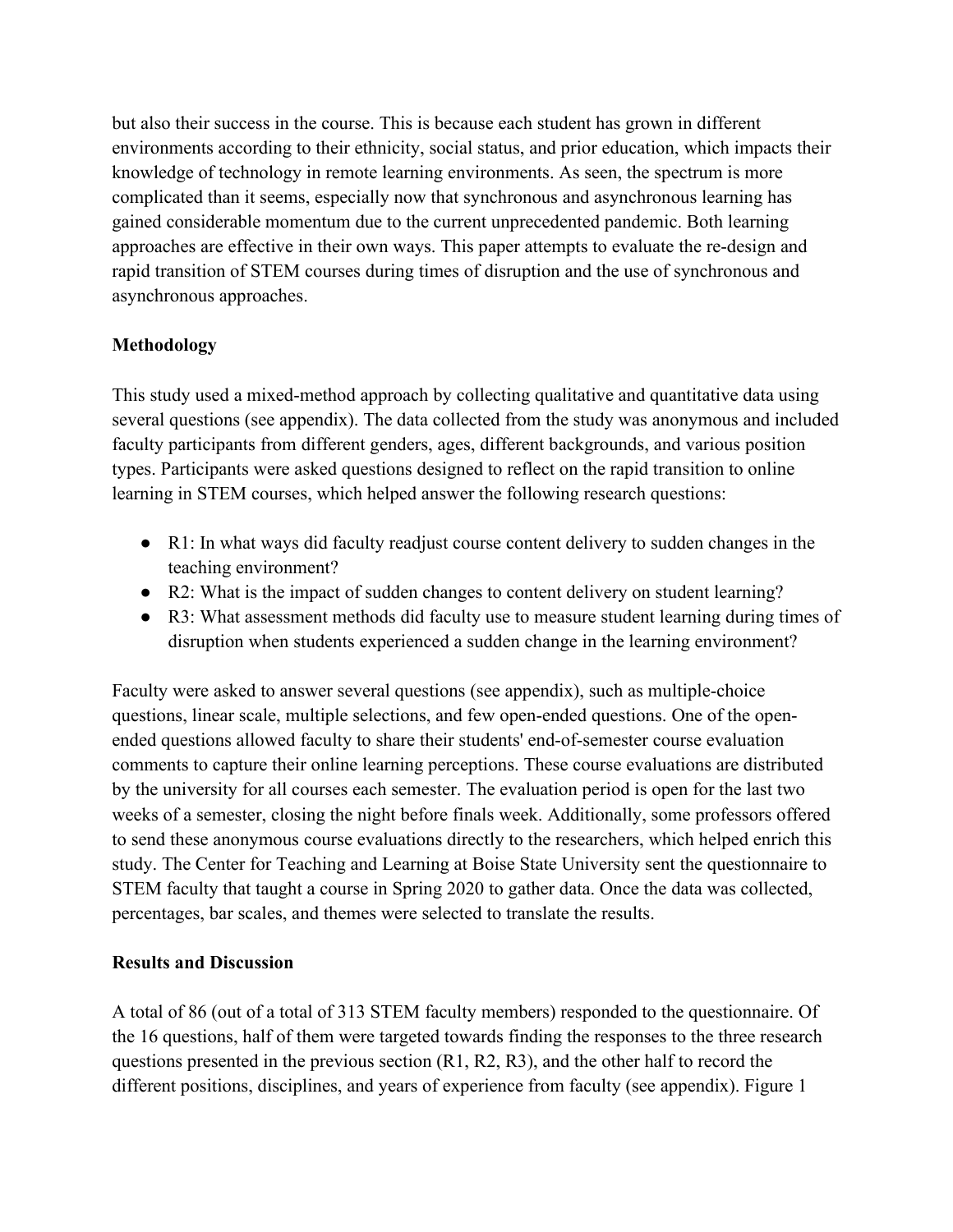depicts a flow chart showing the breakdown of the three research questions. The faculty were asked to respond to a series of questions that align with the research focus. Additionally, the boxes show an outline color (green, red, or yellow) to differentiate the type of question asked. Boxes with a green outline mean that the answer to the question was based on a scale from 1 to 5, 1 being strongly disagree, and 5 strongly agree. Red outline boxes are open-ended questions where the qualitative data was classified on common themes. Lastly, the yellow outline boxes are simple yes or no questions.



*Figure 1. Flow Chart of Questions Used to Answer the Three Research Questions*

In content delivery, when asking professors about how confident they feel adapting their content to a remote environment, the results were surprising. It is important to note that this data reflects the instructors' self-reported confidence level. Almost 50% responded that they agree and strongly agree to be confident when adapting, and 32.9% answered that they were unsure or neutral on this process. These are unexpected numbers as reported on [7] "a majority of faculty members had never taught an online course before this spring, and many had not had any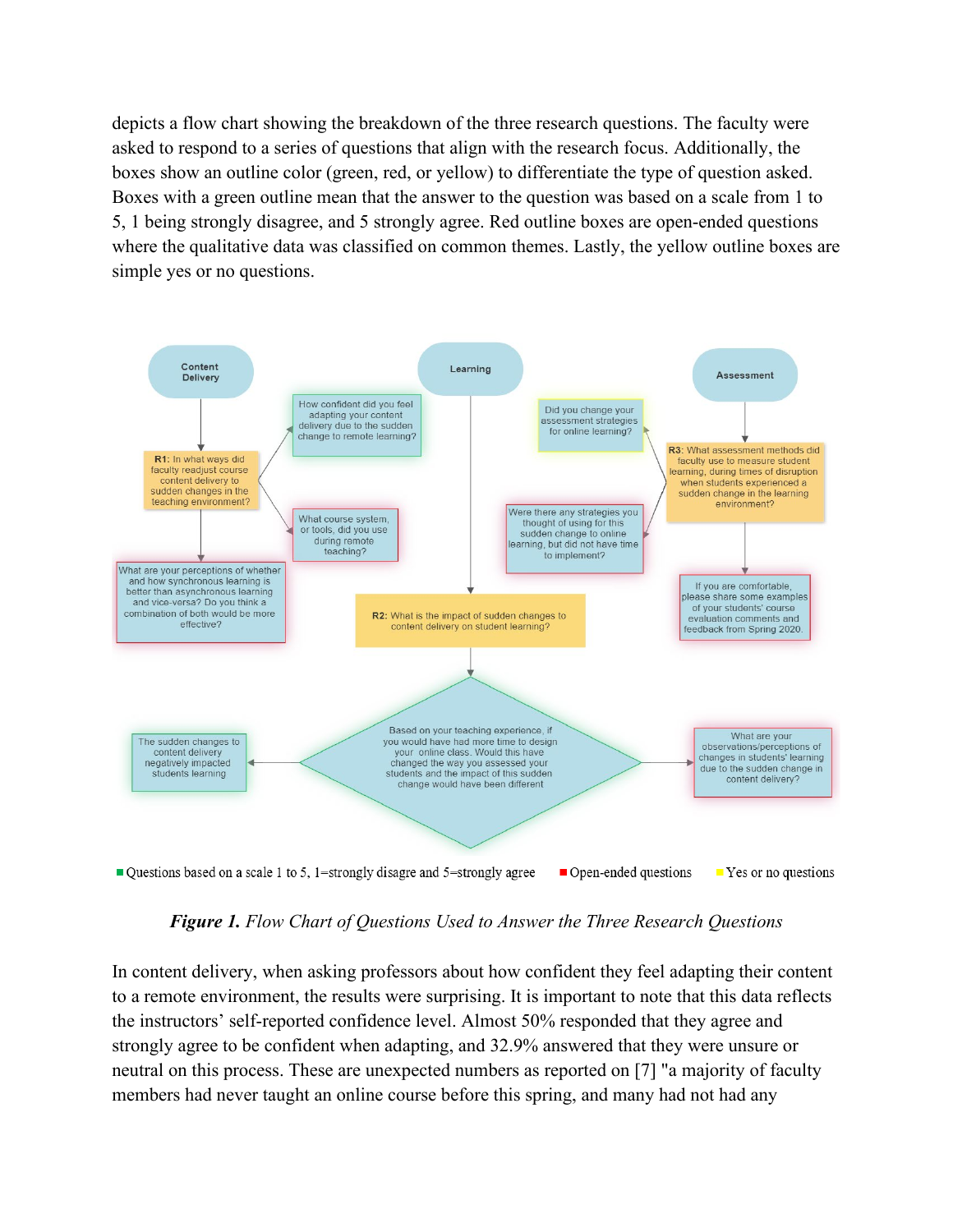training or preparation beyond what institutions were able to give them over spring break." The relatively high percentages were perhaps possible because of all the technology is already used at the university, faculty who had taught courses online helping other faculty transition their courses remotely, and easy access to online platforms for most students. As to how faculty tackled the delivery of their courses, almost 90% of them reported that they used Zoom and Blackboard as main tools. This is essentially interpreted as utilizing one of the two modalities discussed at the beginning of this paper: synchronous (Zoom) and asynchronous (Blackboard) teaching. 96.5% of these courses were lecture/classroom-based instruction originally. In regards to how faculty interacted with students remotely, they used one or more of the following approaches (Table 2):

| Approaches                                   | Percent of faculty that used this method to<br>interact with students |
|----------------------------------------------|-----------------------------------------------------------------------|
| Synchronous (real-time)                      | 76.2%                                                                 |
| Asynchronous                                 | 63.1%                                                                 |
| Discussion boards                            | 28.6%                                                                 |
| Posting of materials, tasks, and assignments | 78.6%                                                                 |
| Email                                        | 76.2%                                                                 |
| Virtual office hours                         | 6%                                                                    |
| Other (Slack, Flip grid, Padlet, SMS)        | 6%                                                                    |

*Table 2. Approaches used to Interact with Students Remotely*

As shown in this table, professors did not stick to only one approach to be in contact with students, which indicates a lot of consideration from faculty by having different ways to be in touch with students. With that being said, 45 of the participants (54%) believe that a combination of these two modalities is the best approach during times of disruption to help all students succeed. A direct quote from one of the instructors "I think a combination is better because of the flexibility. Asynchronous allows the students to proceed through the material in their own timeline (allows them to make decisions for themselves). The synchronous aspects allow them real-time interaction with their instructor and classmates, thus forming a sense of a learning community." Furthermore, Stefan Hrastinski, a prominent researcher in Digital Education, Design for Learning, Online Tutoring, and Collaborative Learning, wrote in [8], "Synchronous elearning increases arousal and motivation, while asynchronous e-learning increases the ability to process information." In a sense, as stated by experiences and experts, a fusion of these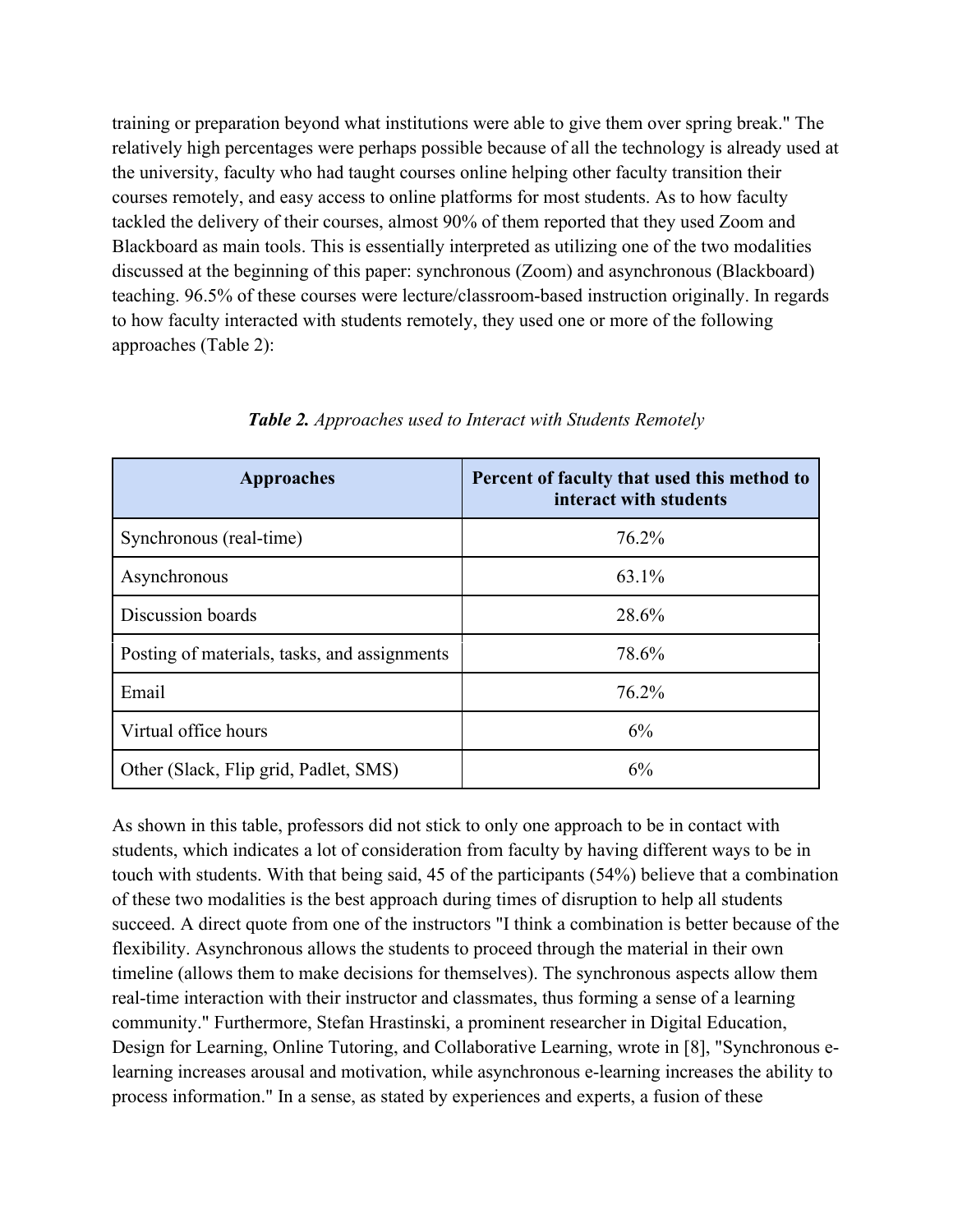approaches complements each other. This is meaningful information that should be taken into consideration for future online classes to help students navigate this environment in the best way possible and advance their learning.

This leads to the next category in this study, learning. When asking professors if the sudden changes to content delivery negatively impacted students' learning, 56.7% of the participants expressed that indeed the rapid change impacted students' learning. In addition, the questionnaire included the following scenario statement: If faculty would have had more time to design their online classes, would this have changed the way they assessed their students, and the impact of this sudden change would have been different. More than two-thirds of the participants think that the impact would be different if there was more time to prepare for this transition (results from these two questions are displayed in Figure 2).

As stated at the beginning by [5], to create an adequate online environment, it takes months to design to be successful. Now, when talking about this emergency remote environment, professors had a weekend, five or at most ten days, to transition their courses online, and many students think that they did the best they could and appreciate their work. One student commented in the student course evaluations, "Honestly you guys rocked it, I totally was expecting this to be an absolute disaster and there to be tears and stressed out emails, but you guys totally flipped the course fairly proficiently without any stress." This is the opinion of only one student and does not mean that all think the same way, but due to the circumstances and situation, indeed, faculty went far and beyond transitioning their classes online.



*Figure 2. Rapid Transition vs Planned Transition*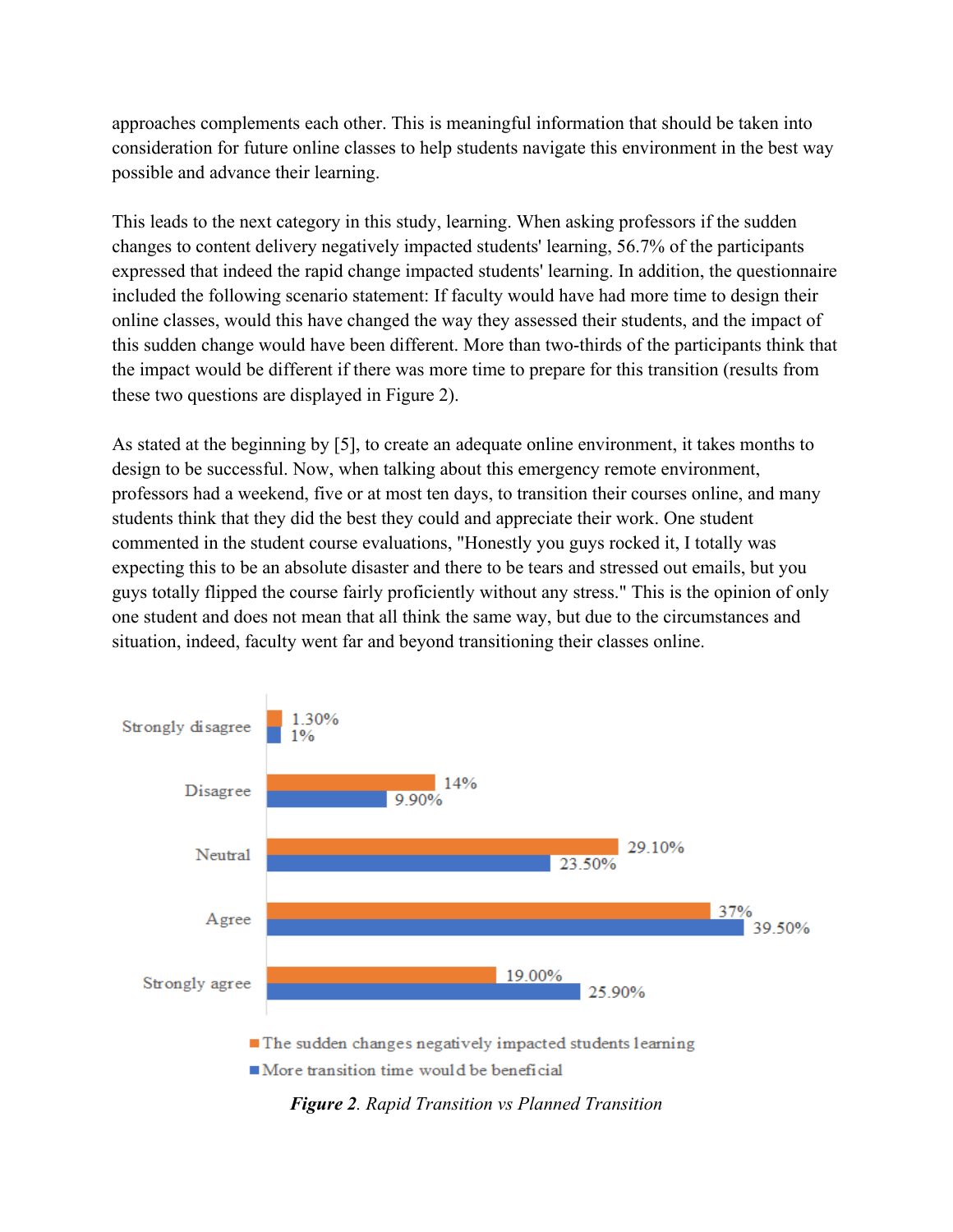To enhance the learning section better, qualitative data about the observations and perceptions of changes in students' learning from faculty was captured. This data was sorted into common themes to identify what were common issues students face in their learning. With 94.2% of the faculty surveyed providing their observations of students' learning changes due to the sudden change in content delivery, the following are the most common themes reported: 32.6% stated less engagement, 12.8% less communication between classmates and faculty, 9.3% more responsibilities, and the rest stated to be unsure, students were happy with the online classes, and connection and technology issues. The following direct quotes from faculty exemplified how students were less engaged and struggled with more outside problems:

*"Students were suddenly required to self-manage their time and were expected to succeed using resources that were not reliable. This included internet access, home printers/computers and blackboard knowledge."*

*"They managed well, but the external stresses (family member concerns, etc.) were a big problem."*

*"Less enjoyment, less engagement, less participation, more disconnection from other students, more anxiety over exams, network and connectivity problems."*

*"Lack of interactions between students/students and students/instructor; lack of hands-on inclass activities."*

*"Most of my students were very distracted; some had sick family members, some lost their jobs, some, their homes. The youngest students were disproportionately affected."*

By including this thematic analysis this study provides a clearer perspective of all the variables that affected students' learning. Plus, it helps faculty understand students' challenges and needs for future online courses. This was something that the professors expected and why 60% of them changed their assessments strategies to compensate for the uncertainty and barriers this pandemic brought. Some of these changes were more flexibility on deadlines for assignments, offering more time and open books and notes for quizzes and tests, and replacing exams for individual or team projects, and presentations. Those who did not change their assessment methods evaluated their students through tests/quizzes/exams, projects, writing assignments, presentations, weekly homework and discussion boards.

#### **Students' Perception**

This section will summarize the perceptions of students given the change in content delivery, as evidenced in the end-of-semester course evaluations and faculty comments. To better understand the rapid transition and re-design of STEM courses during times of disruption, it is essential to capture the experiences from both sides of the education experience: faculty and students. Supplemental analysis was done on the faculty comments and their student course evaluations. According to the comments and course evaluations provided by faculty, students reported mixed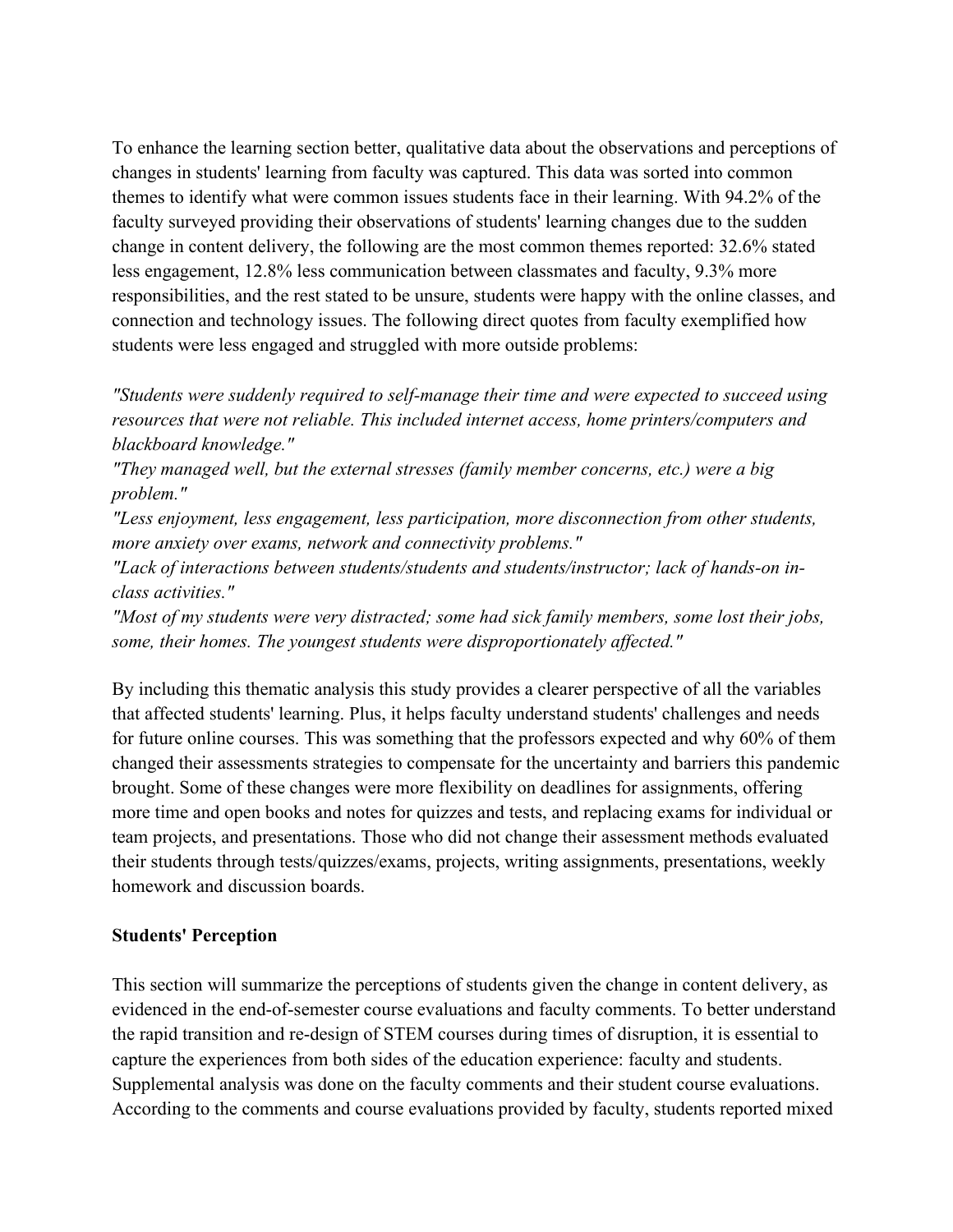feelings towards online learning. This is not a surprise since the quick transition is more complicated than it seems. The unexpected switch to online learning not only changed the classroom experience, but many students also relied on the university's general environment, from study spaces, free Wi-Fi, computer labs, and working out and getting their food on campus. In a matter of days, the students' entire experiences were flipped on their heads. In addition, as expressed by faculty, many students have more responsibilities outside of the classroom, and with the pandemic, these responsibilities increased. Some students had to watch their kids during the day with K-12 online or take some extra hours to pay bills. In addition, other barriers appeared due to the sudden change; students had to study from home where it could be noisy and difficult to engage in their classes. What is worse, some students did not have the resources needed to complete assignments or connect to classes "some students' best Wi-Fi access was in a nearby parking lot [7]." These reports by Inside Higher Ed align with what was expressed on the student's course evaluations and the challenges they faced in the online environment.

From the qualitative data obtained, the following themes were identified as the most common: staying motivated/engaged was the most popular, followed by losing connection with classmates and being overwhelmed with the rapid transition and the whole situation. Given that some faculty shared complete student course evaluations, some only positive or negative comments, and others just stated in a sentence the sentiment their students shared in content delivery made it difficult to get an accurate percentage. However, given what most students expressed and what faculty stated in response to the questionnaire, a trend exists. Less engagement and losing inperson interactions were the most common challenges students and faculty faced due to the change in content delivery. Here are some of the direct comments expressing the barriers students faced:

## *"Overwhelmed with the stress of potential/actual illness, trying to pay bills without work and unreliable internet services."*

*"We lost group interactions and hearing different perspectives of situations." "COVID-19 obviously made class more difficult in a variety of ways, mainly by taking away inclass engagement."*

However, not all were challenges and barriers for students learning; that is why it is valuable to include what went well during this experience. Students appreciate recorded lectures, flexibility on assignments, and small group discussions. Here are some of the directed comments expressing the positive things students experienced:

*"The prerecorded lectures were very helpful since I can rewind and watch sections multiple times to help clarify what is being said rather than a live lecture" "Having team sessions in class and online were valuable to my learning experience because I could collaborate with my peers about complex problems"*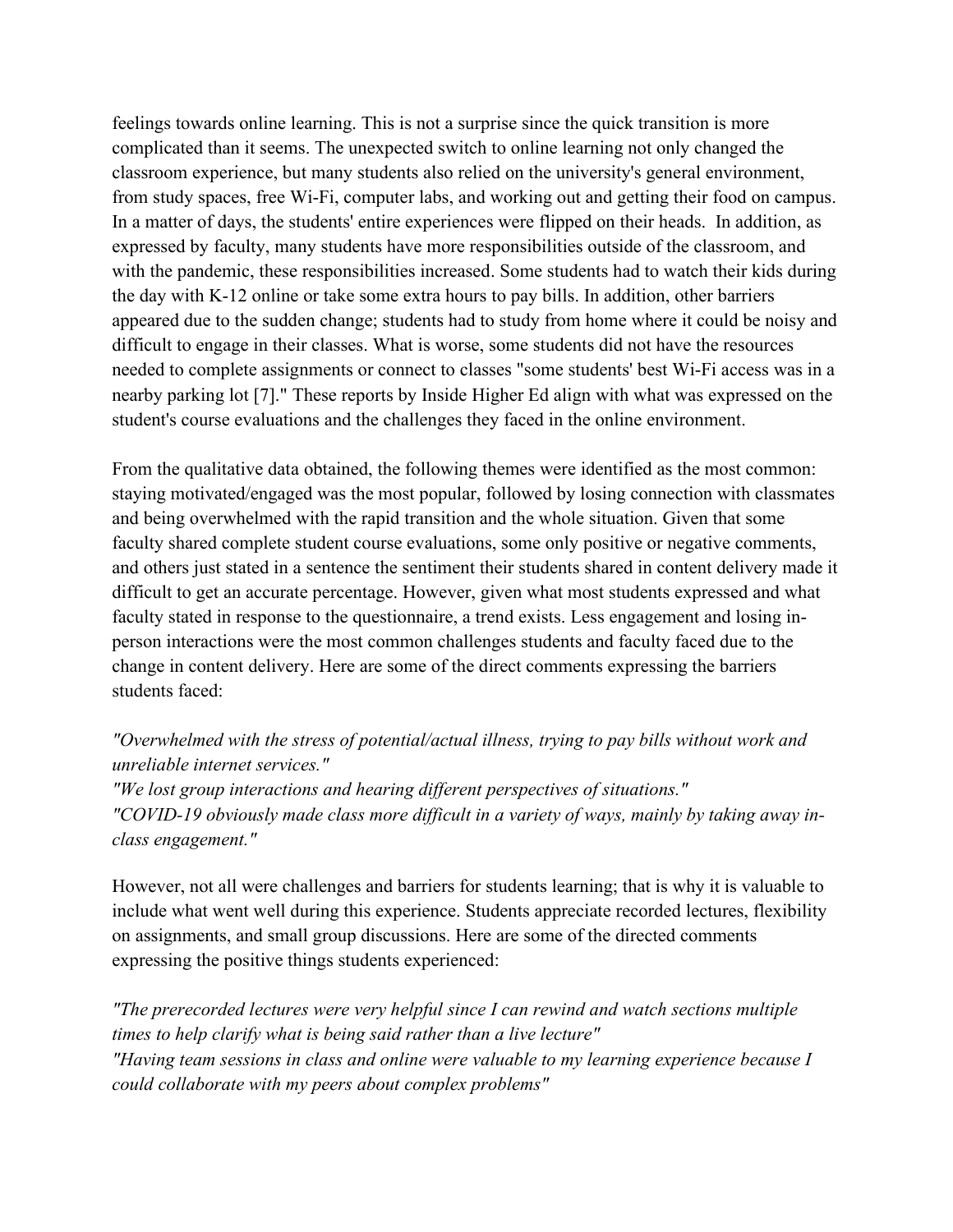*"This semester, due to the coronavirus, we have been taking exams at home...I think that I learned more with this last exam because I was able to take breaks from it (take naps and then return to the exam with new insight)."*

As seen here there are some themes that are common in students. However, as stated throughout this study a few times, this is a complex topic due to the high number of factors to consider since each student is a different case and issues and challenges change from student to student.

#### **Conclusion**

As seen, this study evaluated the rapid transition to online learning from STEM courses during the global pandemic of the novel coronavirus. In addition, it highlights the two most popular modalities of online learning, synchronous and asynchronous, by providing the pros and cons of these two approaches. Faculty believe that combining these two approaches can help students adjust more easily during disturbance times by providing some freedom to students with different responsibilities and avoiding misunderstandings with real-time online meetings. Additionally, this study found that the rapid transition of in-person classes to online modalities considerably affected students' learning as there are many outside variables to consider in this environment. This study contributes to the literature on remote learning in general but focuses on the course design in STEM courses. The contributions from faculty's feedback and experience through the questionnaire provide valuable information about what worked well and what needs improvement when designing STEM online classes. Further research plans to include interviews with faculty and surveying students to capture their perceptions and needs for their learning during times of disruption.

#### **References**

[1] J. Daniel, "Education and the COVID-19 pandemic." Prospects, vol. 49, no. 1, pp. 91-96, Apr. 2020. [Online]. Available: [https://link.springer.com/article/10.1007/s11125-020-09464-3.](https://link.springer.com/article/10.1007/s11125-020-09464-3) [Accessed Jun. 5, 2020].

[2] Boise State University, *Campus Reintegration Guide-Coronavirus Response*, June 2020. Accessed on: July 1, 2020. [Online]. Available: https://www.boisestate.edu/coronavirus-response/campus-reintegration-guide/

[3] L. D. Feisel, and A. J. Rosa, "The Role of the Laboratory in Undergraduate Engineering Education." *Journal of Engineering Education*, vol. 94, no. 1, pp. 121–130, Jan. 2005. [Online]. Available: WorldCat Discovery, https://boisestate.on.worldcat.org. [Accessed Jun. 16, 2020].

[4] S. Yen, Y. Lo, A. Lee, and J. Enriquez, "Learning Online, Offline, and In-Between: Comparing Student Academic Outcomes and Course Satisfaction in Face-To-Face, Online, and Blended Teaching Modalities." *Education and Information Technologies*, vol. 23, no. 5, pp. 2141–2153. Mar. 2018. [Online]. Available: WorldCat Discovery, [https://boisestate.on.worldcat.org.](https://boisestate.on.worldcat.org/) [Accessed Jun. 16, 2020].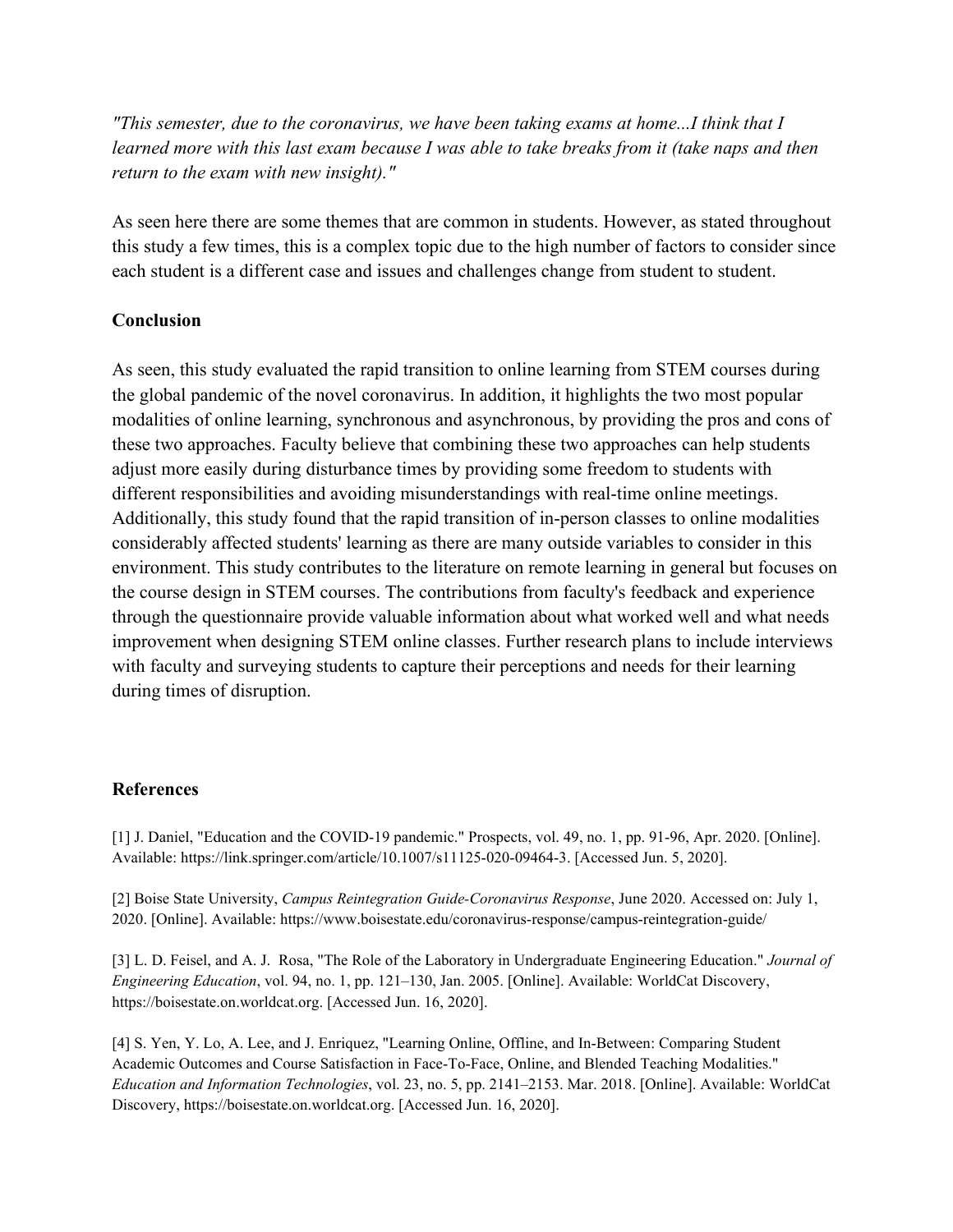[5] C. Hodges, S. Moore, B. Lockee, T. Trust, and A. Bond, "The Difference Between Emergency Remote Teaching and Online Learning". Mar. 2020. [Online]. Available: EDUCAUSE Review, https://er.educause.edu. [Accessed Jun. 5, 2020].

[6] A.D. Dumford and A. L. Miller, "Online Learning in Higher Education: Exploring Advantages and Disadvantages for Engagement." *Journal of Computing in Higher Education : Research & Integration of Instructional Technology*, vol. 30, no. 3, pp. 452–465. Apr. 2018. [Online]. Available: WorldCat Discovery, https://boisestate.on.worldcat.org. [Accessed Jun. 15, 2020].

[7] D. Lederman. "What Do We Know About This Spring's Remote Learning?" *Inside Higher Ed*. Jun. 2020. [Online]. Available: Inside Higher Ed, https://insidehighered.com/digital-learning/article/2020/06/10/what-do-weknow-and-what-should-we-try-learn-about-springs#.XuE1sDj3EuU.twitter. [Accessed Jul. 13, 2020].

[8] S. Hrastinski, "Asynchronous & Synchronous E-Learning.", vol. 31, no. 4, pp. 51–55. Nov. 2008. [Online]. Available: EDUCAUSE Review, https://er.educause.edu/articles/2008/11/asynchronous-and-synchronous-elearning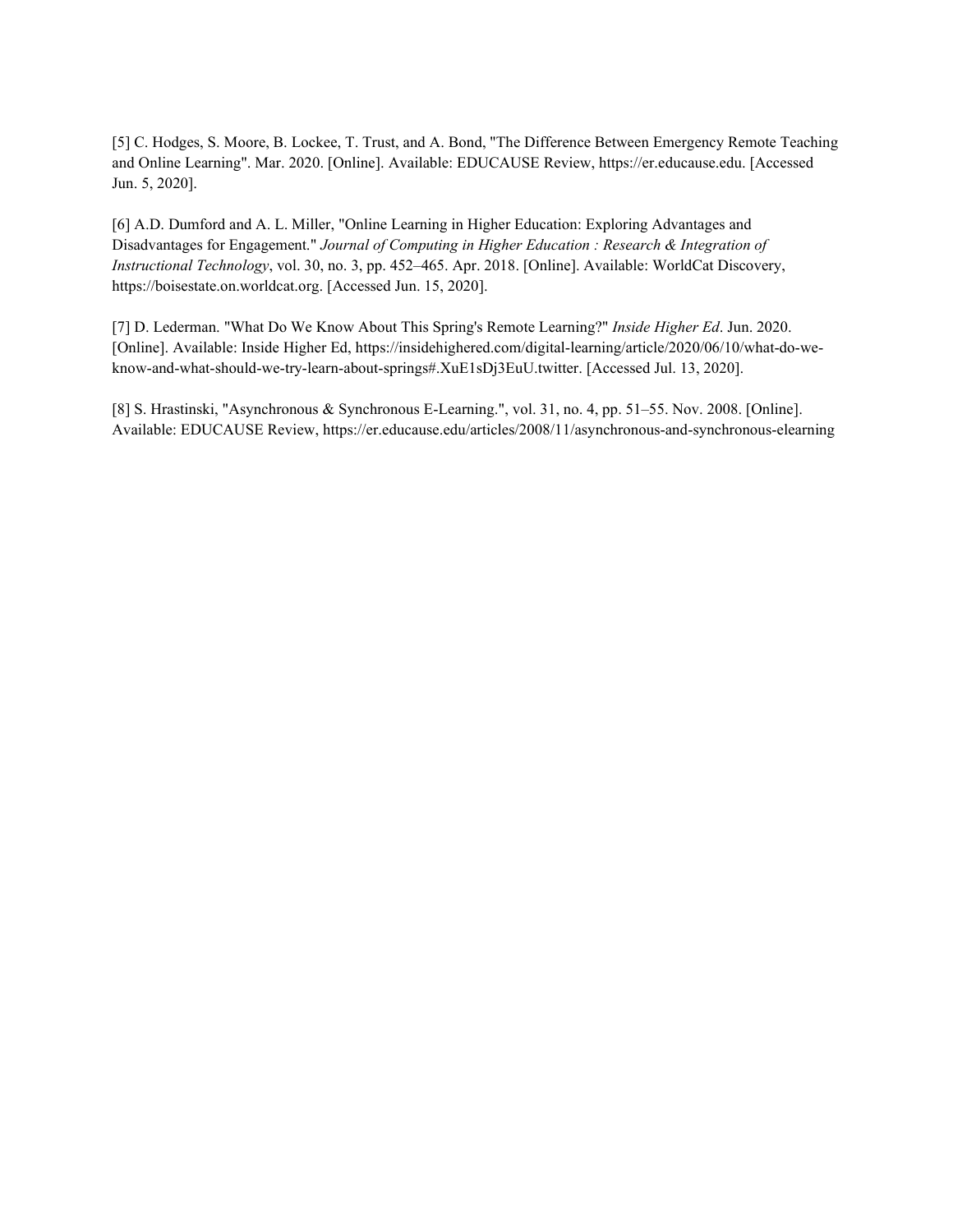### **Appendix**

- 1. Position Title:
- 2. Position Type (choose all that apply):
	- o Tenure Track
	- o Assistant Professor
	- o Associate Professor
	- o Professor
	- o Adjunct Professor
	- o Research-focused
- 3. Please state your primary discipline (e.g. Chemistry, Engineering, Math, etc.):
- 4. Years of Experience Teaching:
	- $\circ$  < 5
	- $0 \quad 5 10$
	- o 10 15
	- o 15 20
	- $\circ$  20 +
- 5. What type of course(s) have you transitioned to the online learning environment? (Check all that apply)
	- o Lecture/classroom based instruction
	- o Laboratory course
	- o Design course
	- o Other
- 6. In your class:

What percentage of time would you spend "lecturing" in your typical class?

- $\circ$  0% to 20%
- $\circ$  20% to 40%
- $\circ$  40% to 60%
- $\circ$  60% to 80%
- $\circ$  80% to 100%

What percentage of time would you spend "in-class problems" in your typical class?

- $\circ$  0% to 20%
- $\circ$  20% to 40%
- $\circ$  40% to 60%
- $\circ$  60% to 80%
- $\circ$  80% to 100%

What percentage of time would you spend in "discussions Q/A" in your typical class?

- $\circ$  0% to 20%
- $\circ$  20% to 40%
- $\circ$  40% to 60%
- o 60% to 80%
- o 80% to 100%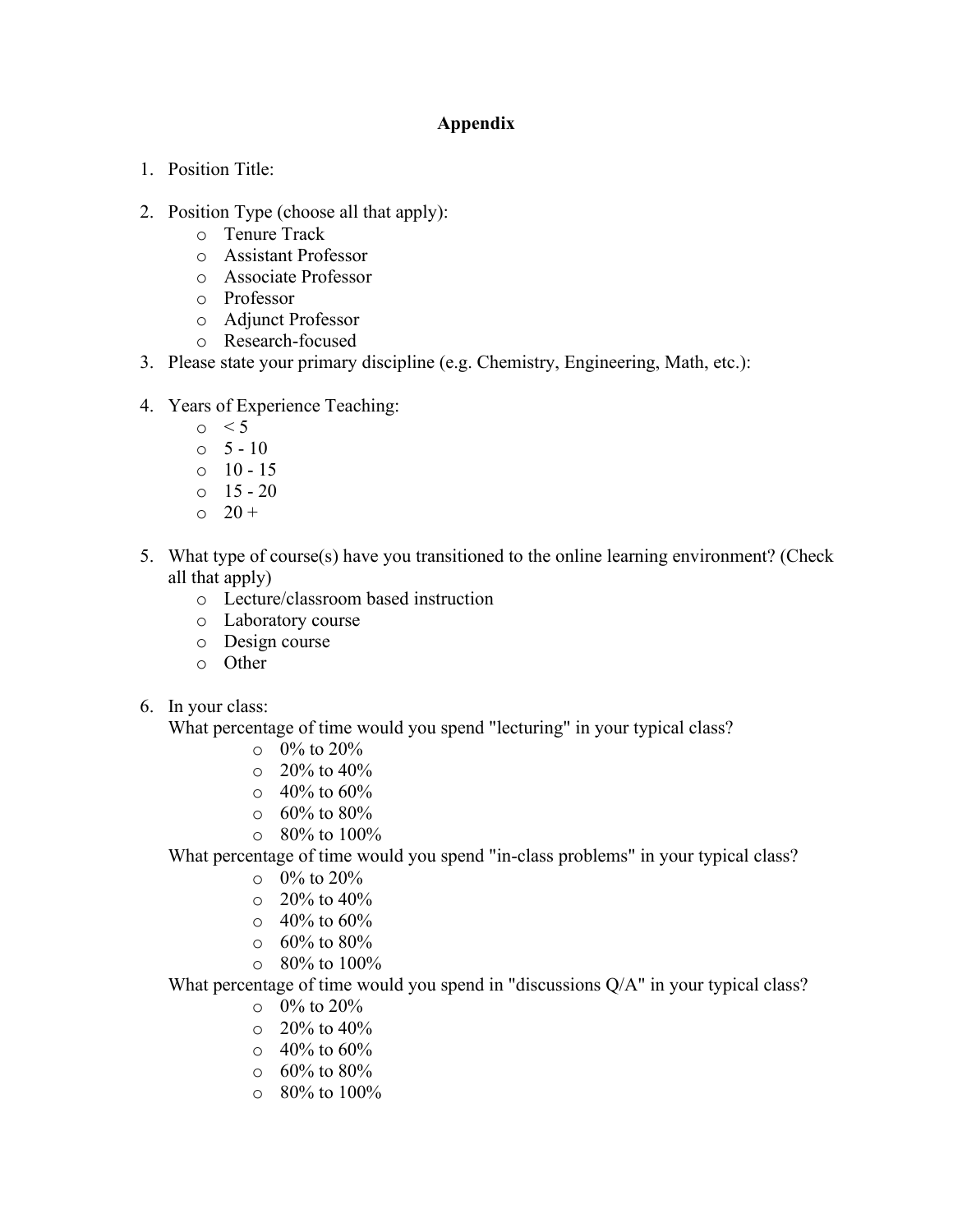What percentage of time would you spend in "Problem/Project Based Learning" in your typical class?

- $\circ$  0% to 20%
- $\circ$  20% to 40%
- $\circ$  40% to 60%
- $\circ$  60% to 80%
- $\circ$  80% to 100%
- 7. How did you typically interact with your students during remote learning? (Check all that apply)
	- o Synchronous (real-time)
	- o Asynchronous
	- o Discussion boards
	- o Posting of material, tasks, assignments
	- o Email
	- o Other (Please explain)
- 8. How confident did you feel adapting your content delivery due to the sudden change to remote learning?

Strongly disagree | Disagree | Neutral | Agree | Strongly agree

- 9. What course system, or tools, did you use during remote teaching?
	- o Blackboard
	- o Zoom
	- o Google Classroom
	- o Other
- 10. The sudden changes to content delivery negatively impacted students learning

Strongly disagree | Disagree | Neutral | Agree | Strongly agree

11. Did you change your assessment strategies for online learning?

Yes | NO

If No, how did you assess your students?

- o Writing assignments
- o Projects
- o Presentations
- o Test/Quiz/Exam
- o Other

If Yes, what strategies, did you deploy for assessing your students?